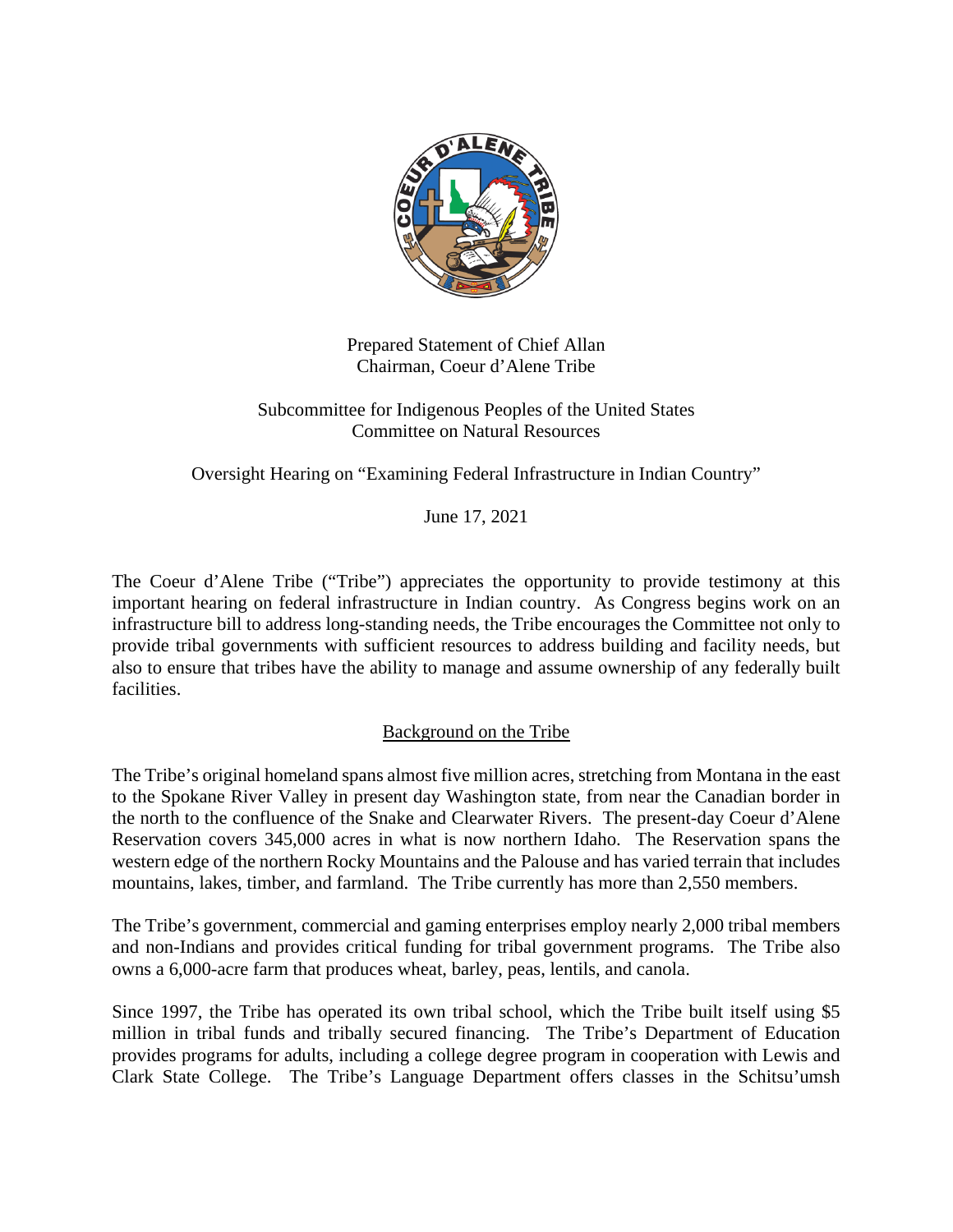language and provides instruction to tribal members, staff, and interested members of the local community.

## Building and Space Needs

The Tribe echoes the sentiments of many other tribes and tribal organizations in calling for federal investment in infrastructure, including facilities in Indian country to serve federally mandated functions and to carry out the United States' trust responsibility. The Tribe needs additional facility space for many tribal programs, including those it conducts on behalf of the federal government through contracts entered under the Indian Self-Determination and Education Assistance Act.

The Tribe needs additional office space, equipment storage, and meeting room facilities for its Tribal Government operations. Marimn Health, the Tribe's health delivery entity discussed in more detail below, needs administrative space and additional facilities to meet the healthcare needs of our community. Facility limitations greatly impact the ability of the Tribe to meet the needs of the Tribal community and it is clear that those needs will only continue to grow and demand additional investment.

The Tribe strongly favors the proven model of tribal self-governance to meet those facility needs over direct federal management of federal facilities. If provided the opportunity, tribes have proven to be better stewards of facilities and funding than the United States through selfgovernance arrangements where tribes own and operate facilities and programs. Tribal governments are much better positioned to address the needs of their communities than outside groups, including the United States. Tribes have governed their own affairs and met the needs of their communities since time immemorial, long before the United States became involved.

Federal policies have slowly recognized the value of tribal self-determination and self-governance over the past 50 years, and those policies have yielded many successes across Indian country and here on the Coeur d'Alene Reservation. The Tribe has managed federal buildings on the Reservation and has built, owned, and operated buildings occupied by the Tribe using federal funds. In contrast, the lone remaining federally owned building on the Reservation has been effectively abandoned by the Bureau of Indian Education ("BIE") and is not safe to occupy. The BIE has, for decades, failed to maintain the building and, in its current condition, is a health and safety hazard to the community. When faced with costs to remove it, the BIE has, ironically, claimed that it transferred ownership of the building to the Tribe, which it has not.

## The Tribe's Health Authority Demonstrates the Success of Tribal Control and Ownership

In 1990, the Tribe chartered the Benewah Health Authority and compacted with the Indian Health Service ("IHS") to open the first joint IHS and Federally Qualified Community Health Center in the United States. The Authority pursued funds from a variety of sources to build the facilities and to fund operations to improve healthcare delivery on the Reservation. Waiting for the IHS to provide funding was not an option because, at the time, the IHS had implemented a priority list for facilities construction that it has yet to complete more than 31 years later. In contrast, the